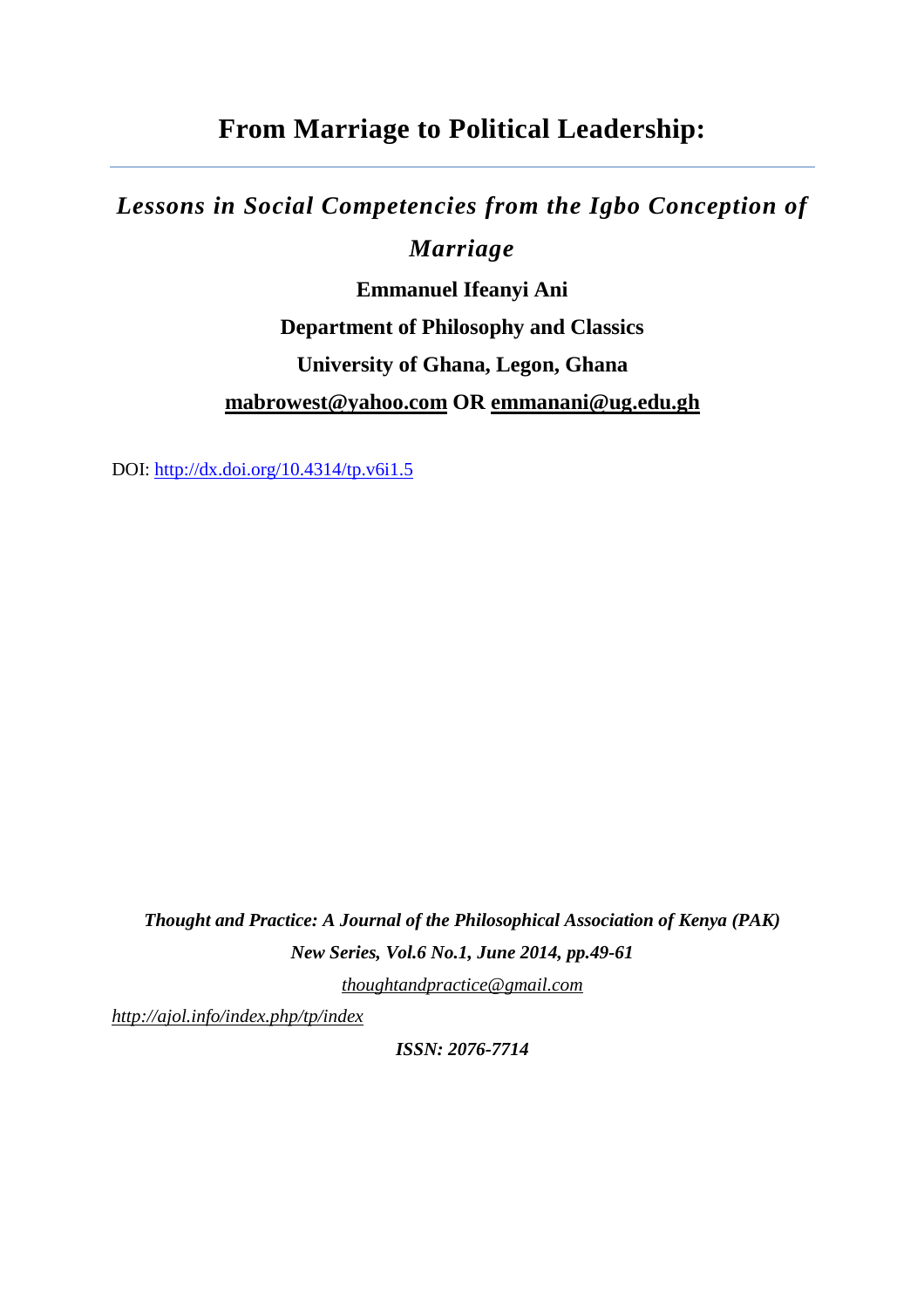## **Abstract**

Owing most probably to Western-style modernization, marriage is increasingly understood to be a business strictly for married couples. However, I argue that this is an error, as many inexperienced couples are left to their own devices, and thereby often fail to utilize marriage to acquire the social competencies that are crucial to wider social responsibilities, including political leadership. The modern atomic conception of marriage is influenced by the Kantinspired Western conception of moral autonomy. Nevertheless, I reject this conception as excessively absolutist, and argue that moral autonomy can be tempered by lack of experience, human desire and circumstantial pressures in life. Many African societies view marriage as a union of societies rather than that of individuals, and I argue that the moral support offered by the extended family and the community at large is ultimately geared to inculcate in the spouses inter-personal and social skills of restraint, prudence, tolerance, constructive criticism and other virtues desperately needed to execute societal responsibilities.

## **Key Words**

Igbo marriage, social responsibilities, social competencies, social atomism, political leadership

### **Introduction**

There has been serious concern that there is no institution for training political leaders in society. This is with special regard to the *qualities of leadership* such as tolerance of different views and modes of behaviour, emotional maturity, capacity for consensus building, and social competencies generally. In today's increasingly multi-cultural political atmosphere, social competencies are increasingly crucial to social responsibilities. Although multiculturalism and social competencies are not exactly the same, the acquisition of social competencies is a prerequisite for dealing with multi-cultural situations, a capacity that is urgently needed in present day political life in Africa. There is strictly no syllabus for teaching these personal qualities at primary and secondary school levels. At the tertiary level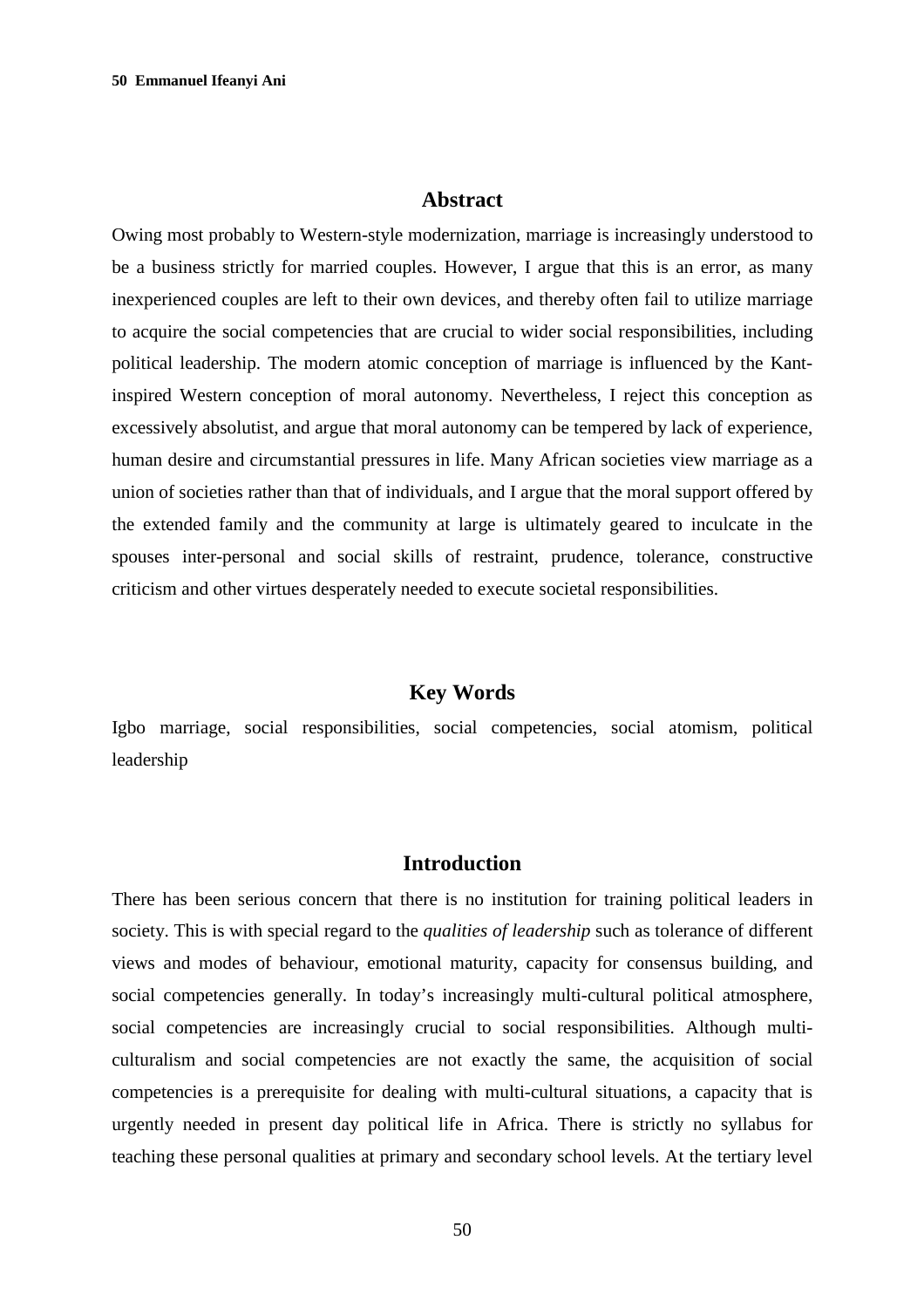#### **Lessons in Social Competencies from the Igbo Conception of Marriage 51**

of education, certain disciplines study political leadership, among them political science, political philosophy, and public administration. However, political science deals with structures of government and history of political ideas and ideology. More specifically, it studies the state, government, law, and concepts such as liberty, equality, justice, sovereignty, separation of powers, methods of representation, forms of government, and grounds of political obligation. On its part, political philosophy deals with theoretical and speculative considerations of the fundamental principles used by political science, and examines the thought of eminent political philosophers such as Plato, Aristotle, Machiavelli, Hobbes, Locke, Rousseau, Hegel, Mill, Marx, and Gandhi to understand their views on the nature, functions and ends of the state and government. Public administration deals with the organization, control and coordination of administrative machinery.<sup>1</sup> Of these, only public administration comes close to teaching leadership qualities when it reflects on diverse theories of leadership such as centralized and democratic styles of leadership. Of these, two theories of leadership can explain why the Igbo conception and practice of marriage produces the social competencies that lend advantage to handling social responsibilities, including political leadership. They are the behavioural and participatory theories. I will briefly discuss them in my section on the Igbo conception of marriage. These theories tell us that people become leaders not by birth, but by learning (behavioural theory), and that leadership is most effective when it makes people feel included (participatory theory); but these theories do not, by themselves, teach qualities of leadership such as the social competencies to be discussed in this article.

There is more effort to teach qualities of leadership at the individual level: there are books about leadership behavior, but these are motivational texts that are mere exhortations to good behavior. A book cannot, by itself, cause an individual to internalize behavior, except where there is an arrangement to practice what it says for a considerable length of time. Thus the handicap of a book and its prescriptions is that they suffer the traditional and all-too-familiar gap between theory and practice. One particular book about qualities of political behavior comes close to bridging this theory-versus-practice gap by generously providing empirical examples of its prescriptions. It is titled *The Forty-Eight Laws of Power*, authored by Robert Green (1998). However, it focuses on qualities that will help a political leader to survive *personally* in power (and to acquire more power) rather than to work toward the survival of

<sup>&</sup>lt;sup>1</sup> For subject matters of political science, political philosophy and public administration, see Samir 2014.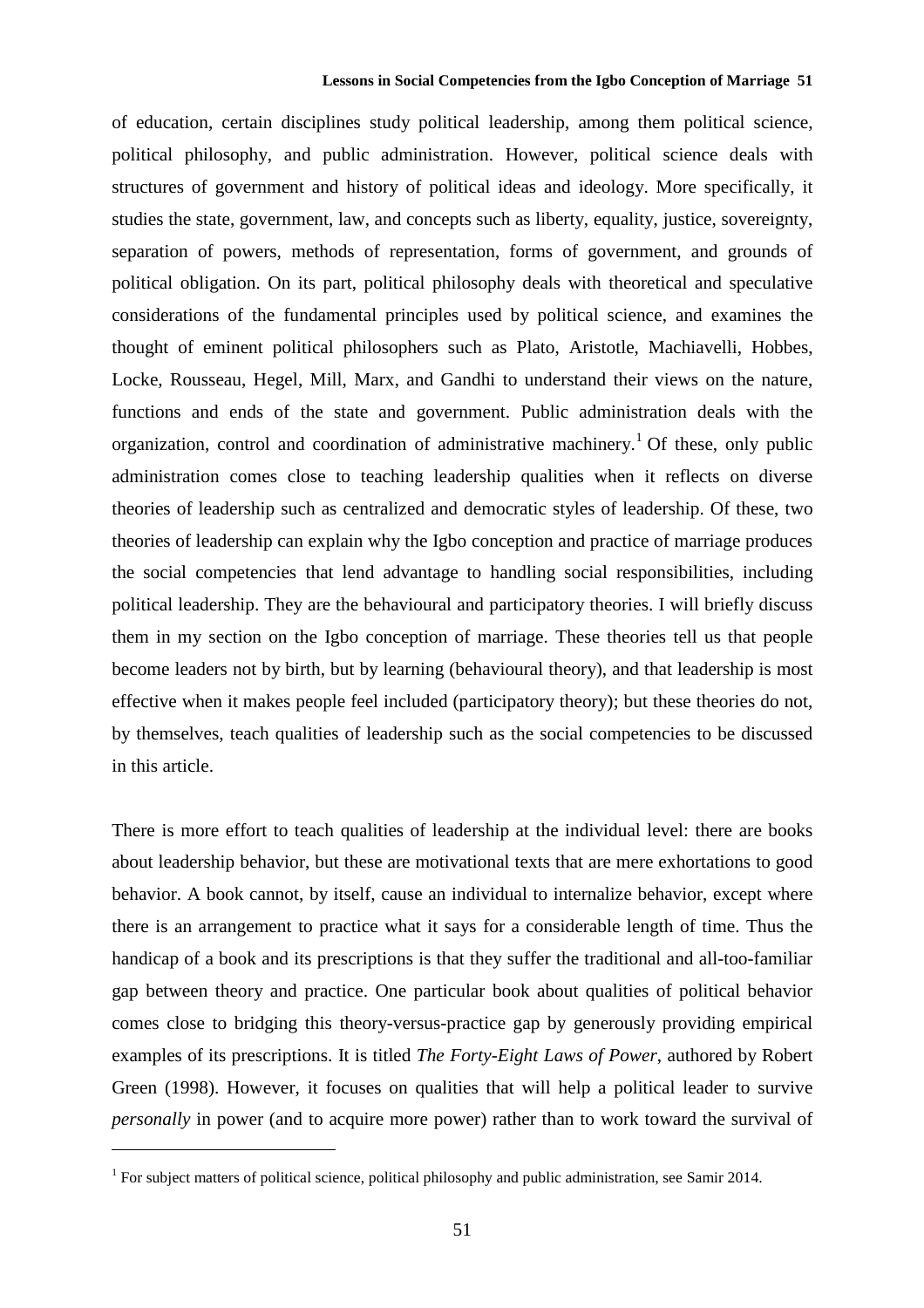those that he or she leads or rules. Heavily inspired by Niccolo Machiavelli's *The Prince*, this book teaches tolerance mostly only as *pretense* to play for time and/or lure a political opponent (which it may prefer to call an enemy) into a political trap.<sup>2</sup> In general, formal training for qualities of political leadership is hard to come by - hardly anyone thinks of it. In any case, modern society is likely to categorize such character and value education as *subjective*, as religious issues are also categorized.

However, there need be no concern about the platform for the acquisition and internalization of qualities of political leadership, as this platform has been under our very noses since the beginning of human existence - the family, more specifically, marriage between two spouses. Although this institution has been overlooked as training ground for gaining the social competencies that are necessary for modern political leadership, it was not entirely overlooked by George Hegel, who saw marriage as the only other major institution apart from the state for actualizing the Idea. Furthermore, Hegel saw marriage as something more than both a mere contract and a mere activity of love:

Marriage is in essence an ethical tie. Formerly, … attention was paid only to the physical side of marriage … it was treated only as a sex relationship, and this completely barred the way to its other characteristics. This is crude enough, but it is no less so to think of it as only a civil contract, and even Kant does this. On this view, the parties are bound by a contract of mutual caprice, and marriage is thus degraded to the level of a contract for reciprocal use. A third view of marriage is that which bases it on love alone, but this must be rejected like the other two, since love is only a feeling and so is exposed in every respect to contingency, a guise which ethical life may not assume. Marriage, therefore, is to be more precisely characterised as ethico-legal (*rechtlich sittliche*) love, and this eliminates from marriage the transient, fickle, and purely subjective aspects of love (Hegel 1990 [1887], 161).

Hegel appreciates the fact that love alone cannot sustain a marriage. In fact, a marriage will collapse if there is love but no rules of courtesy. Without rudimentary politeness and diplomacy, growing differences can begin to lead to verbal (if not physical) aggression, and feelings of love and affection can gradually wither away. The common mistake made by many couples in love seems to be that all the rules of relationship are miraculously accounted for by feelings of love. Yet diplomacy is very often needed to rescue love. The special quality of marriage is that it presents the participant with only two choices: build your inter-personal

<sup>&</sup>lt;sup>2</sup> See for instance, Green 1998, pp. 8, 62, 82, 89, 101, 156 (and to a less extent, p. 367).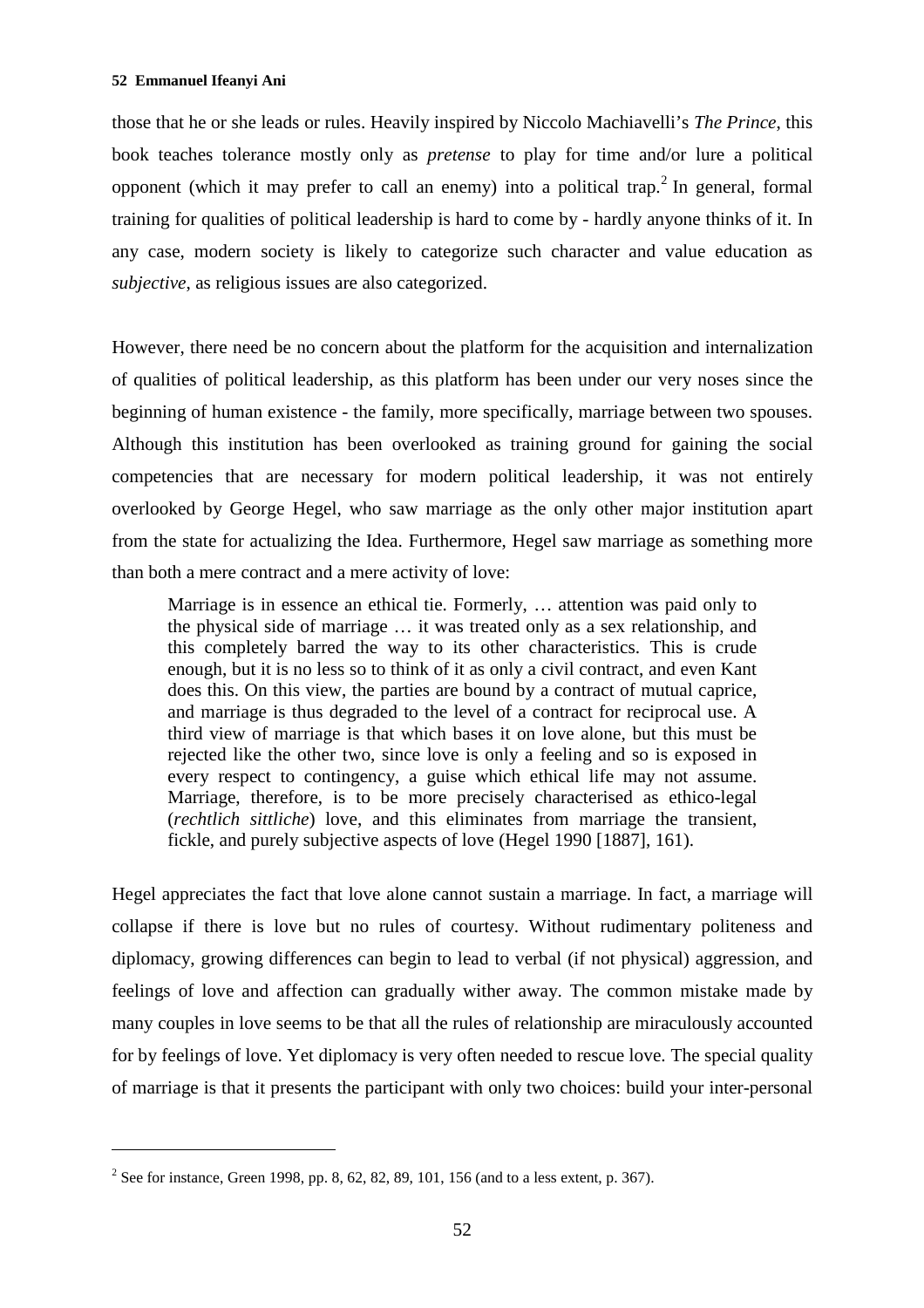and social skills or prepare to quit. This is what makes marriage a unique institution for developing leadership and diplomatic skills.

However, Hegel falters when he thinks that the family's virtues are in discontinuation with the virtues of the state. Concerning the transition of family to civil society, he writes:

The family disintegrates (both essentially, through the working of the principle of personality, and also in the course of nature) into a plurality of families, each of which conducts itself as in principle a self-subsistent concrete person and therefore as externally related to its neighbours. In other words, the moments bound together in the unity of the family, since the family is the ethical Idea still in its concept, must be released from the concept to selfsubsistent objective reality. This is the stage of difference… this relation of reflection … portrays the disappearance of ethical life … this relation constitutes the world of ethical appearance - civil society (Hegel 1990 [1887], 181).

When Hegel argues that transition into civil society is transition to the "state of difference", he assumes that the family is a platform of homogeneity while the state is that of heterogeneity. Yet this is not the case: multi-culturalism has itself been mistaken to emerge with the coming together of diverse societies; but Ward Goodenbough (1976, 4-7) has shown that there is almost as much heterogeneity at individual, family and simpler society levels (which he calls micro-cultures) as there are in ethnically diverse societies (which he calls macro-cultures). The differences in levels of difference obtainable between individuals and between ethnic groups can be simply a matter of degree, and this is because individuals may come from different backgrounds, beliefs, practices, preferences and value systems, even within the same community. This is what often obtains when a man and woman come together to form a union, and this is what makes marriage a unique platform for developing inter-personal and multi-cultural competencies. Because of his conceived dichotomy between the family and the state, Hegel argues that transition from family to civil society is occasioned by "disappearance of ethical life". This dichotomy again presents the state as a Machiavellian platform of deceit. Although I do not argue that there is a perfect symmetry between the degrees of sincerity shown at family and state levels, I argue that the basic competencies built into sustaining a marriage and family are in fact crucially needed at state leadership levels. In what follows below, I shall attempt to show how these relationship competencies are built into the Igbo concept and practice of marriage. In the light of this exposition, I will plead for the disappearance of much of the perceived methodological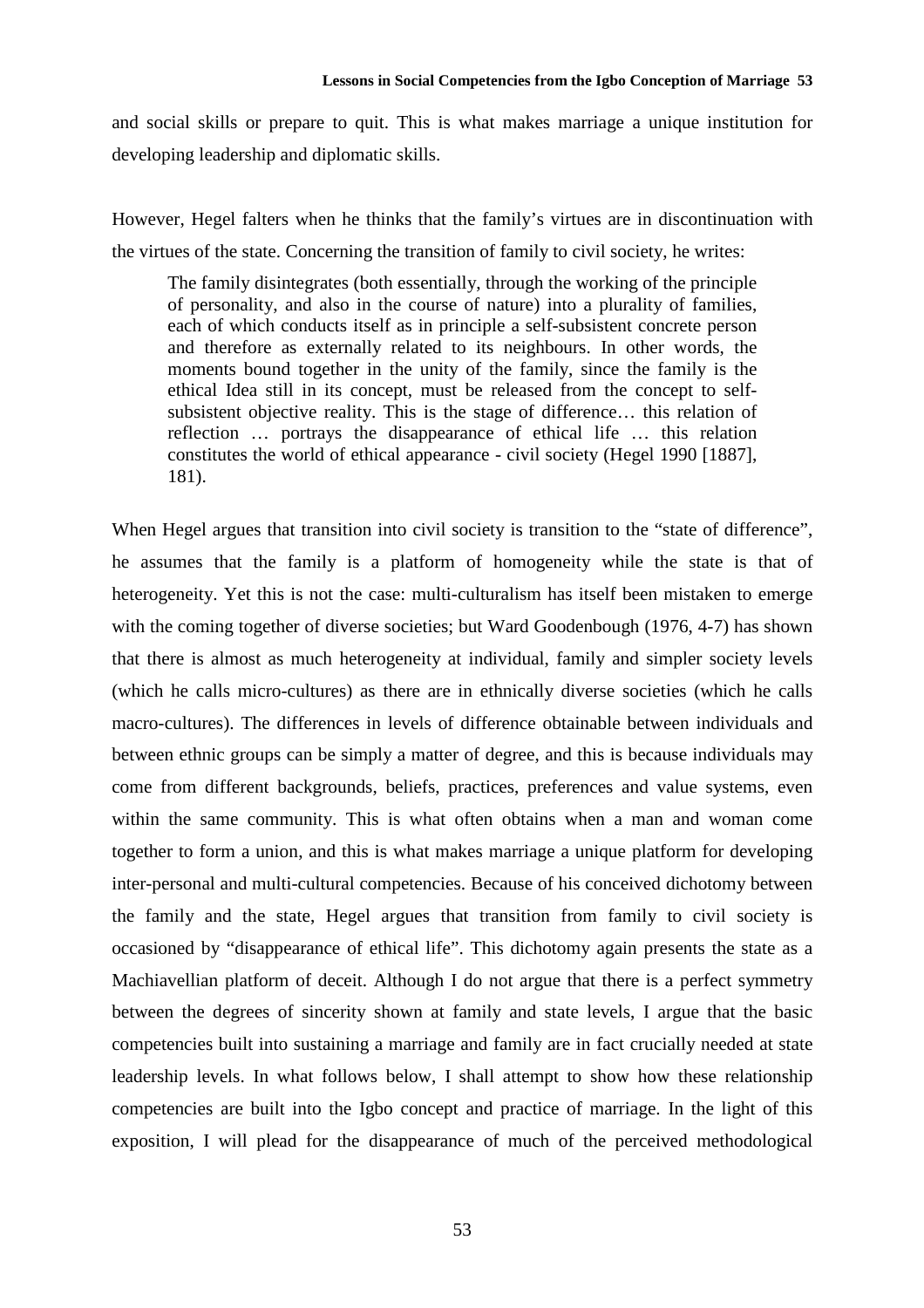dichotomies between the family and the modern state, since, in my view, these dichotomies account for much of the so-called "intractable political problems" of today.

In the next section, I offer an exposition of some Igbo beliefs, norms, practices and conceptions of marriage that encourage the responsible handling of social competencebuilding experiences. I argue that the responsible handling of these experiences equip people with competencies crucially needed in dealing with wider social responsibilities. I conclude the section by anticipating and responding to four major objections that may arise against the suitability of this conception and practice of marriage to learning the social competencies enumerated. The last section of the article enumerates the lessons to be learned from the Igbo conception of marriage for social responsibilities in general, and for political leadership in particular.

## **Marriage as Training Ground for Leadership: The Igbo Conception**

Although marriage is basically a *human* affair, it is accorded certain politically relevant (and significant) values in some parts of Africa, values that I will set out to describe here. The association between marriage and political leadership can be so much that, among the ethnic groups of Northern Nigeria, for instance, the first step to prove that one is eligible for a political leadership position or huge financial contracts is to show that one is married.<sup>3</sup> Among the Igbo of South-Eastern Nigeria, an extensive form of social recognition has been built around marriage in order to attract youngsters to it. I began to discover the rationale behind the values accorded to marriage when I embarked on marriage among the Igbo, who are incidentally my people.

Among the Igbo, it is believed that if one can sustain a marriage, one is , at the rudimentary level, eligible for leadership positions and roles in society. This is because virtually every stage of marriage is designed to build up the social competencies that are vital to effective leadership. Let me begin with courtship. The decision to settle for a spouse is preceded by extensive investigations into the family background of the prospective spouse (see Nwabude 2001 and Amaegwu 2011). Indeed for some, the circumstances of the spouse's family are

 $3$  I am grateful to several of my friends from Northern Nigeria for these reports.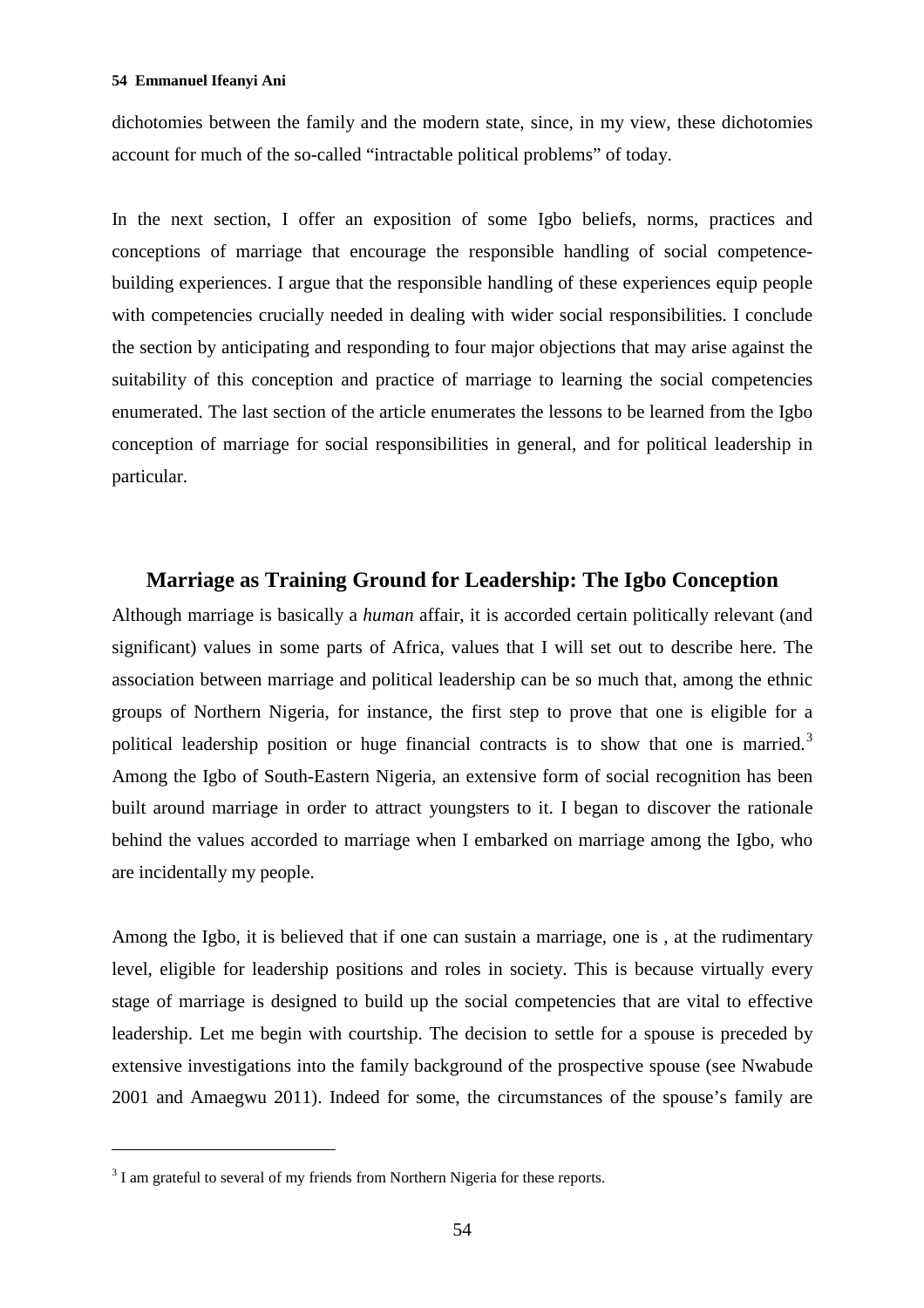#### **Lessons in Social Competencies from the Igbo Conception of Marriage 55**

more important than the idiosyncrasies of the spouse, because it is believed that the spouse cannot be very different from what his/her family is. Such investigations are taken seriously because marriage involves the bringing together of two people from different backgrounds touching on values, beliefs, practices and interests. This is because a husband and wife will live out their lives together with a whole lot of differences in preferences, values, beliefs, hobbies and idiosyncrasies, many of which have become too deeply internalized and will last for their entire lives. Indeed, marriage is a unique platform for practicing (and thus building up) social competencies.

In the light of the (often huge) value differences that beset a marriage, and the very long-term tenure of many of these differences,<sup>4</sup> the possession of social skills is crucial to the health of a marriage, skills such as patience, tolerance, fortitude, diplomacy, constructive ways of criticizing, abstention from verbal aggression, and the ability to overcome temptations to malice. It is the lack of attention to these skills that is responsible for the high rates of divorce especially in Western countries today. Indeed, without requisite social skills, the impact of value diversities can shorten the life of most of the motivational reasons why we marry, reasons such as love, erotic attraction, as well as external social, cultural, economic and political reasons.

Accommodating the entrenched idiosyncrasies of one's spouse is only the first of the numerous competence-building challenges of marriage. It takes great patience to have, nurture and train children. Most babies spend the first months of their lives crying frequently during the nights for mother's milk. Unless it is a house of many rooms, the father is not spared this "entertainment". Later stages of infancy are even more challenging, with the potential of toddlers to destroy precious household items and appliances in the course of play, requiring constant vigilance on the part of adults. The journey of challenges does not stop here, as teenage is a stage where offspring assert their independence, and parents are forced to begin to deconstruct the emotional attachment that they have built towards their offspring through the years, the kind of attachment that made possible extensive patience and understanding for the benefit of their offspring in the first place. It is noteworthy that it is at this stage that many parents are eligible for high positions of responsibility in society. They

<sup>&</sup>lt;sup>4</sup> It is much more difficult to change adults than children.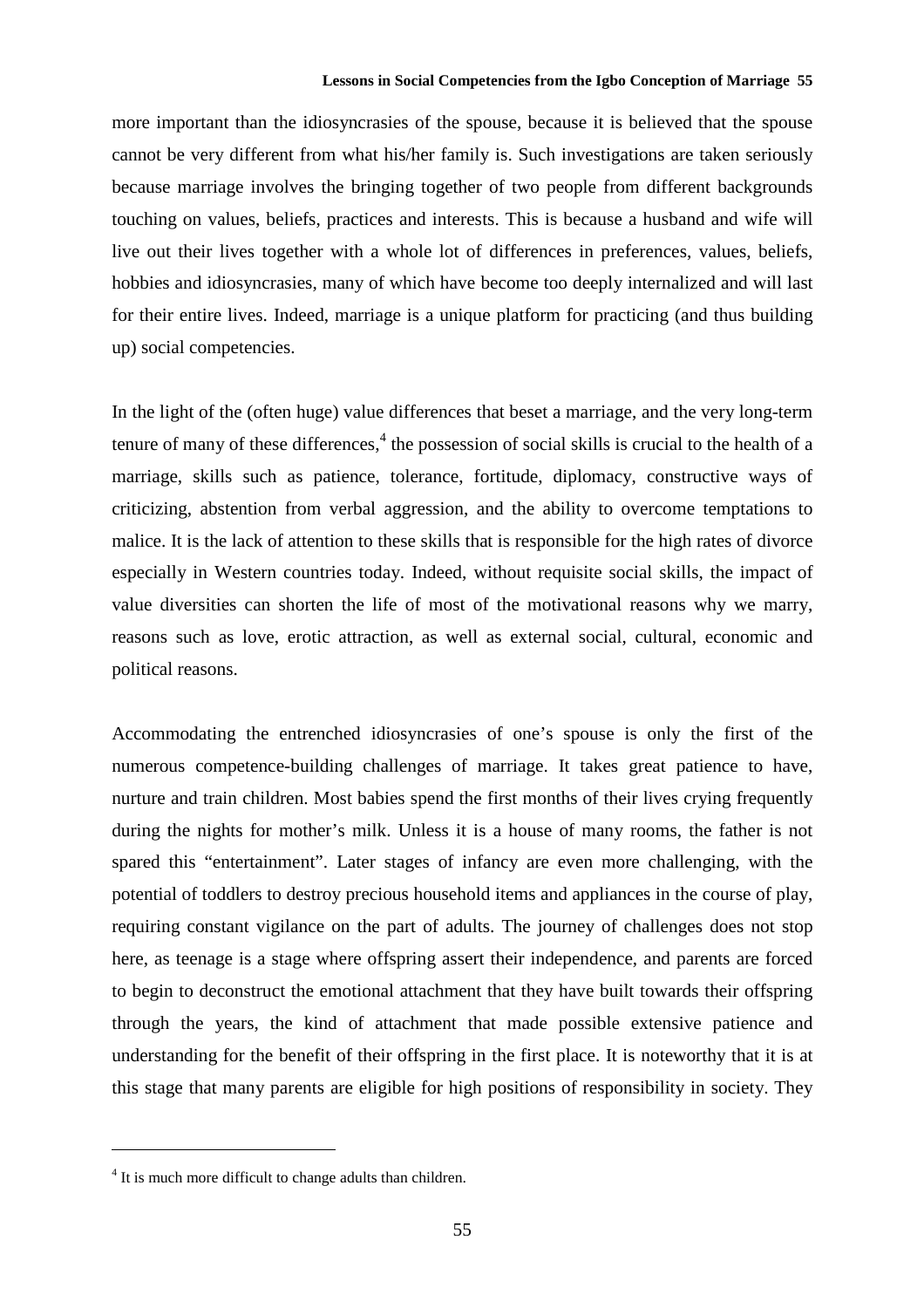#### **56 Emmanuel Ifeanyi Ani**

are thus better equipped for such responsibilities if they have experienced, and responded reasonably to, the competency-building challenges just enumerated.

Other opportunities for attaining maturity abound in marriage: temptations to infidelity must be resisted; quarrels must be contained as much as possible within the family to keep out third parties. We can deduce that virtually every feature of marriage is designed to build competencies in self-control. These competencies are particularly significant for learning the exercise of prudence in political leadership.

The Igbo conception and practice of marriage vindicate the behaviorist theory of leadership, wich asserts that leaders are made by lived experiences of learning modes of behavior that are crucial to leadership (Northouse 2012). In this case, such behavior involves the same social competencies necessary to sustaining a marriage. I am here referring to the leadership style that best suits a multi-cultural socio-political setting, and this is where the Igbo perspective also vindicates the participatory theory of leadership, which holds that inclusive leadership is best suited for internally diverse societies and organizations (Nohria and Khurana 2010). This is because the leader of the Igbo family is compelled to restrain his or her autocratic desires, and to appreciate the perspectives of others or the other. There is no gainsaying the value of a mentality of participation and inclusivity in the multi-cultural and multi-ethnic configuration of African societies today.

Let me, at this point, disabuse a mistaken notion which may arise, namely, that the view advanced here is not worthwhile because the institution of marriage does not guarantee that a participant in it will end up with the qualities discussed above. Indeed, the high divorce rates in the world today testify to the rampant failure on the part of married couples to develop these competencies. Yet it is one thing to say that marriage is an institution that offers people the opportunity to build their social competencies to levels that they will hardly have the opportunity to build on any other platform, but quite another to assert that people *will actually* utilize this opportunity: I have only asserted the former, *not* the latter, because it is a matter of free will to avail or not avail oneself the immense character training opportunities that marriage offers. Again, this is where traditional African institutions such as the extended family and the community at large lend their support to the success of marriage: marriage among the Igbo, as among many other African ethnic groups, is a union of families rather than simply that of two persons. This is a social philosophy that is quite supportive of the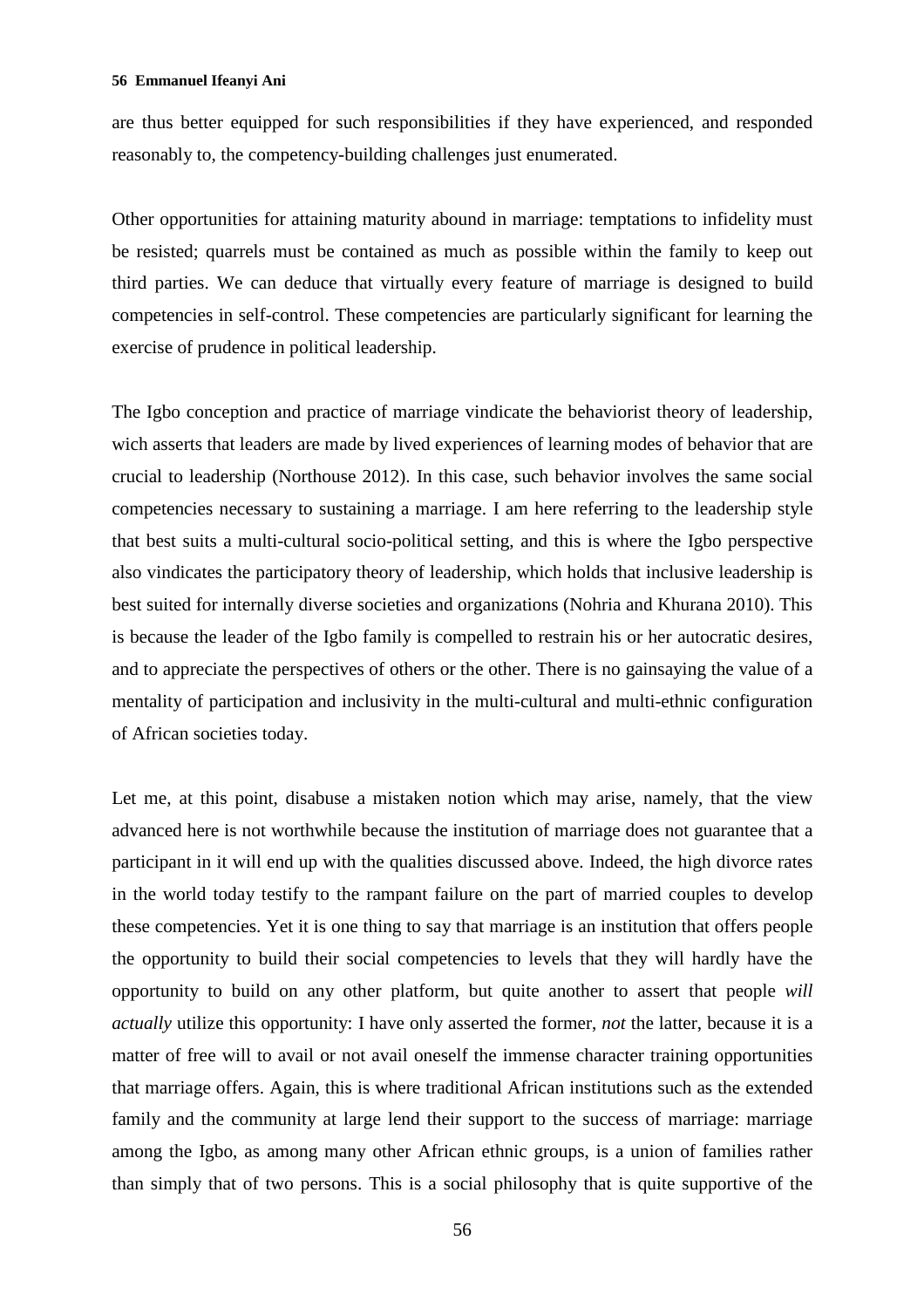#### **Lessons in Social Competencies from the Igbo Conception of Marriage 57**

dignity and stability of marriage: married couples enjoy the moral support of the wider family in the form of advice. Thus traditional African communal interest in marriage makes it difficult for a man to solely arrive at the decision to divorce his wife: the wider family and community have to hear about such intent and judge the case on its merit, which involves weighing all the consequences. Compare this with the Western model of marriage where couples are presumed to be autonomous moral agents in line with the moral philosophy of Immanuel Kant (2012) and are left to their own devices.

I have two problems with the Western model of marriage, one empirical and the other logical.

Empirically, the Western individual-autonomy model of marriage is disproved by the high rates of divorce in Western societies (see Teows 2014, pars. 1-6). In fact, it can be argued that it is the diffusion of this view of marriage into African societies that has *introduced* the rates of divorce we now see on the continent. I emphasize the word "introduced" because these rates of divorce were absent from Africa prior to Westernized modernity. In this regard, Ohaegbulam (1990, 97) remarks: "The rate of divorce in contemporary Africa has increased dramatically as the traditional cushions against it weaken." Consider the Western Hemisphere itself. The current divorce rate for North America is 41-50 % of all first marriages, 60-67 % of all second marriages, and 73-74% of all third marriages (Teows par 5; Americans for Divorce Reform 2014).

In addition, I find the individual-autonomy model of marriage to be terribly exaggerated. Individual moral autonomy is perfect only in theory: in practice people do not always make morally perfect decisions - people are *morally fallible*. Again this is shown by the high divorce rates in Western societies, as the solemn moral responsibility that is logical to absolutist conceptions of individual moral autonomy does not sit well with these rates. In contrast, the traditional communitarian orientation to marriage seems to be founded on the much more practical view of individual moral autonomy as somewhat tempered by constraints such as lack of experience, since it is built on the philosophy that young married couples should be guided against repeating "the mistakes of the ages" and generally that they have much to learn from the older and much more experienced.

Another notion that I wish to disabuse is the anticipated criticism that the competencies expected to be gained from marital experiences are not very evident in contemporary African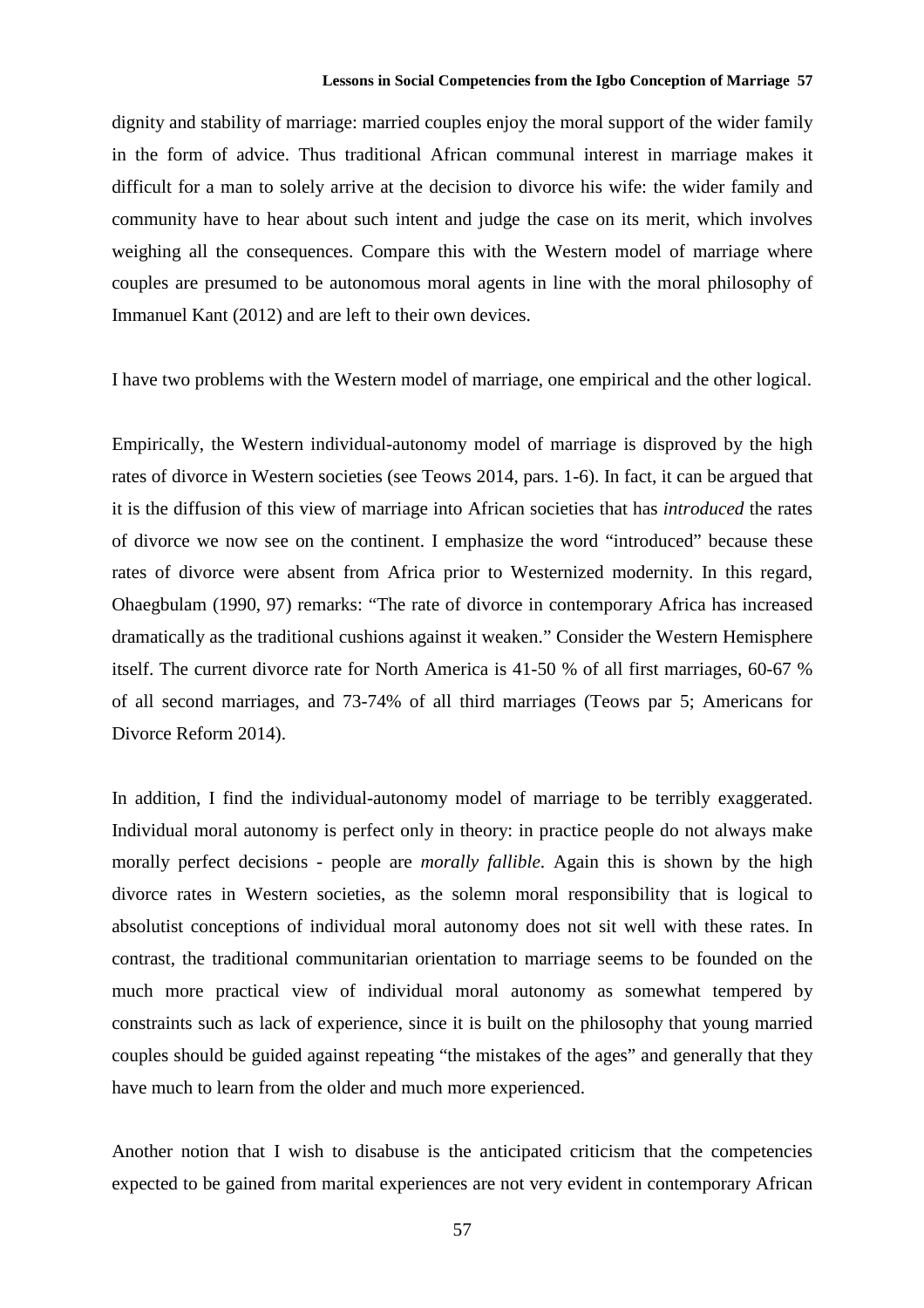#### **58 Emmanuel Ifeanyi Ani**

politics. It may be pointed out that African politicians (many of whom are married) are generally irresponsible and apathetic to the plight of their subjects, a vice that can be seen as central to the political misadventures on the continent, misadventures such as high levels of corruption and mismanagement. Nevertheless, this is an objection that appeals to instances of breaking the rule rather than of discovering shortcomings with the rule: closer scrutiny may reveal that many of the same politicians are by no means responsible husbands and fathers. The crisis of governance in Africa is due to low levels of accountability in politics which resulted from the twin misadventure of colonialism and military rule. Morally distorted by acts of governmental corruption, and powered by the buoyancy that comes from embezzled public funds, many politicians are prone to extensive sexual promiscuity, dubiously citing the traditional African institution of polygamy as an excuse (see Chikwendu 2014, pars. 1 and 5). It would therefore be surprising if such persons were good leaders.

Marriage may not be the only institution where these social competencies and virtues may be cultivated. There are other opportunities in life to build leadership competencies, such as being the Chief Executive Officer (CEO) of an organization. Nevertheless, executive positions in the business world, and even in public office, do not, by their nature, offer the challenge of learning social skills such as compassion, tolerance and cooperation. In particular, the position of the CEO calls for a certain level of ruthlessness in dealing with employees, in the sense that a CEO is primarily concerned about the well being of a business corporation rather than that of an employee. In short, the institution of marriage offers a unique environment in which a person learns these qualities *as a matter of necessity*.

Furthermore, the relationship between marriage and these social competencies is not automatic: it is hypothetically possible that the most tolerant person in the world was never married, just as it is possible that the most ruthless dictator may have marriage in his or her record. Thus it is possible that the desired social competencies can be developed outside marriage. Nevertheless, what makes marriage unique is, first, that it makes the acquisition of these competencies *a calling*, and second, that this calling is unique in challenging us to learn the entire range of *humane* values.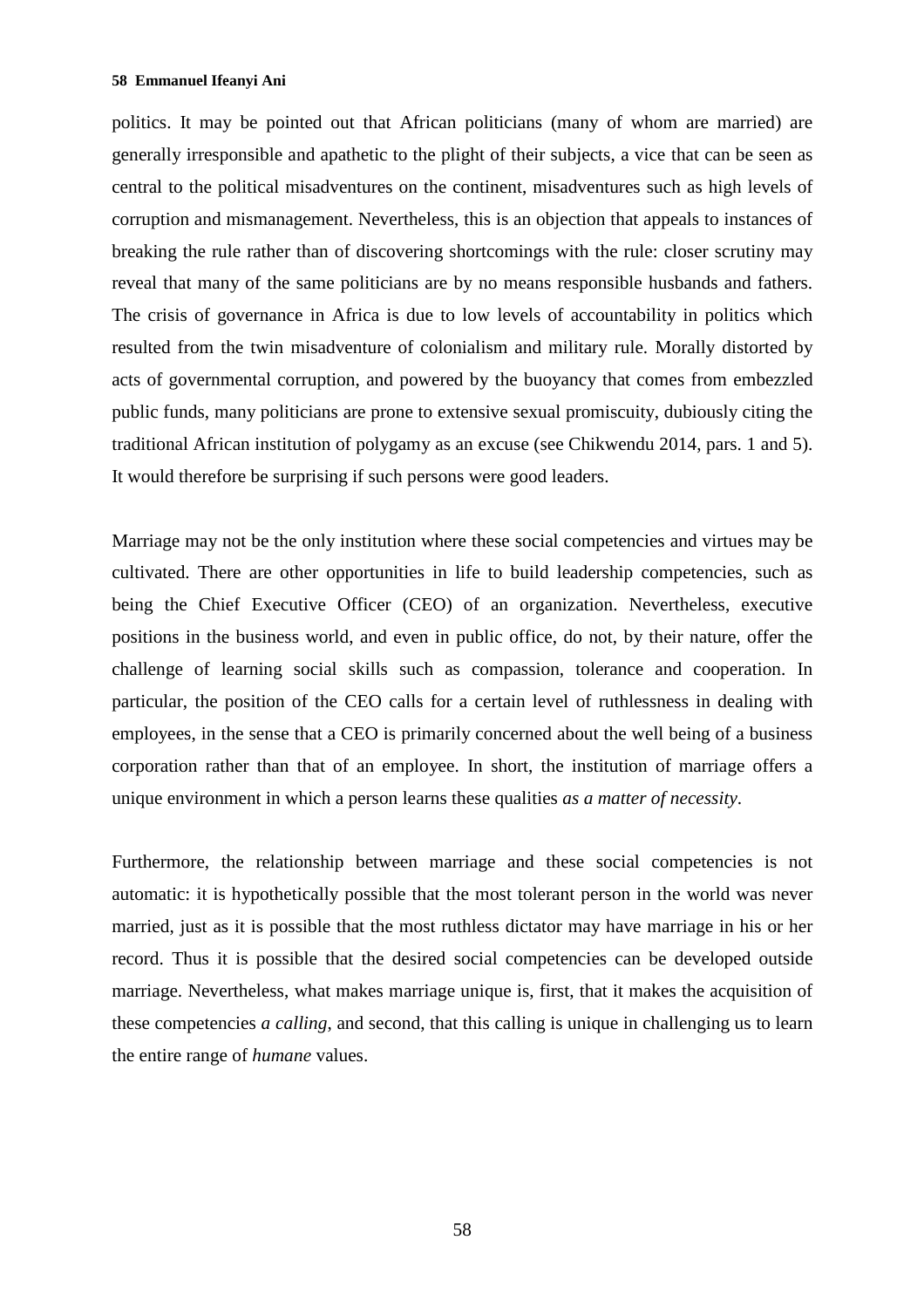## **Lessons for Political Leadership**

Let me recall Gyekye's argument that political development, in the form of political stability and conducive political atmosphere, is necessary for other forms of development, and that it is thus pre-eminent among the aspects of development (Gyekye 1997, 50). The greatest contribution of a political leader is enhancing political stability: other aspects of leadership, such as developing the economy, are secondary. Indeed, it can be argued that since it is private enterprises rather than government that drive an economy, political stability (which is a function of the exercise of prudence) is a political leader's greatest contribution to economic development. Yet political stability requires the possession of emotional stability, restraint, caution, courtesy, and the capacity to accommodate differences. Indeed, restraint and prudence are pre-eminent among these political virtues.

I will, for an example, consider the various ways to approach the problem of militancy in Nigeria. This country recently became the largest economy in Africa, but the Nigerian government had little hand in it, with the much celebrated government oil and gas industry recording only 14% of the economy, as against 32% in the 1990's (Liston 2014, par. 10). Much of the remaining 86% came from private efforts and industry. What constitutes the challenge of political leadership in this case is to quell the growing militancy in the less developed parts of the country. Initial government responses to militancy in the oil-rich Delta areas of the South, which were characterized by the use of brute force, proved unsuccessful and even exacerbating.<sup>5</sup> However, President Musa Yar Adua opted to employ dialogue, consensus and amnesty, and only this approach has worked.<sup>6</sup> There are important lessons that can be derived from the institution of marriage in relation to this challenge. This stems from the fact that the solution to a problem depends largely on how it is perceived, and there are two ways that a Head of State can perceive the challenge of militancy and terrorism. He or she can choose to examine it through the lenses of a Commander-in-Chief, in which case he or she could see a primarily military challenge. Alternatively, he or she can choose to see it through the lenses of a politician, in which case he or she perceives a primarily political

<sup>&</sup>lt;sup>5</sup> Several villages in militancy areas were bombed by successive regimes using the Air Force. In one case of the village of Odi, residents were massacred and almost every house was burnt down (see *the Environmental Rights Action* 2002.

<sup>&</sup>lt;sup>6</sup> Amnesty and negotiations were offered to militants of the Niger Delta, and these led to many agreements that are largely responsible for the termination of militancy in the area.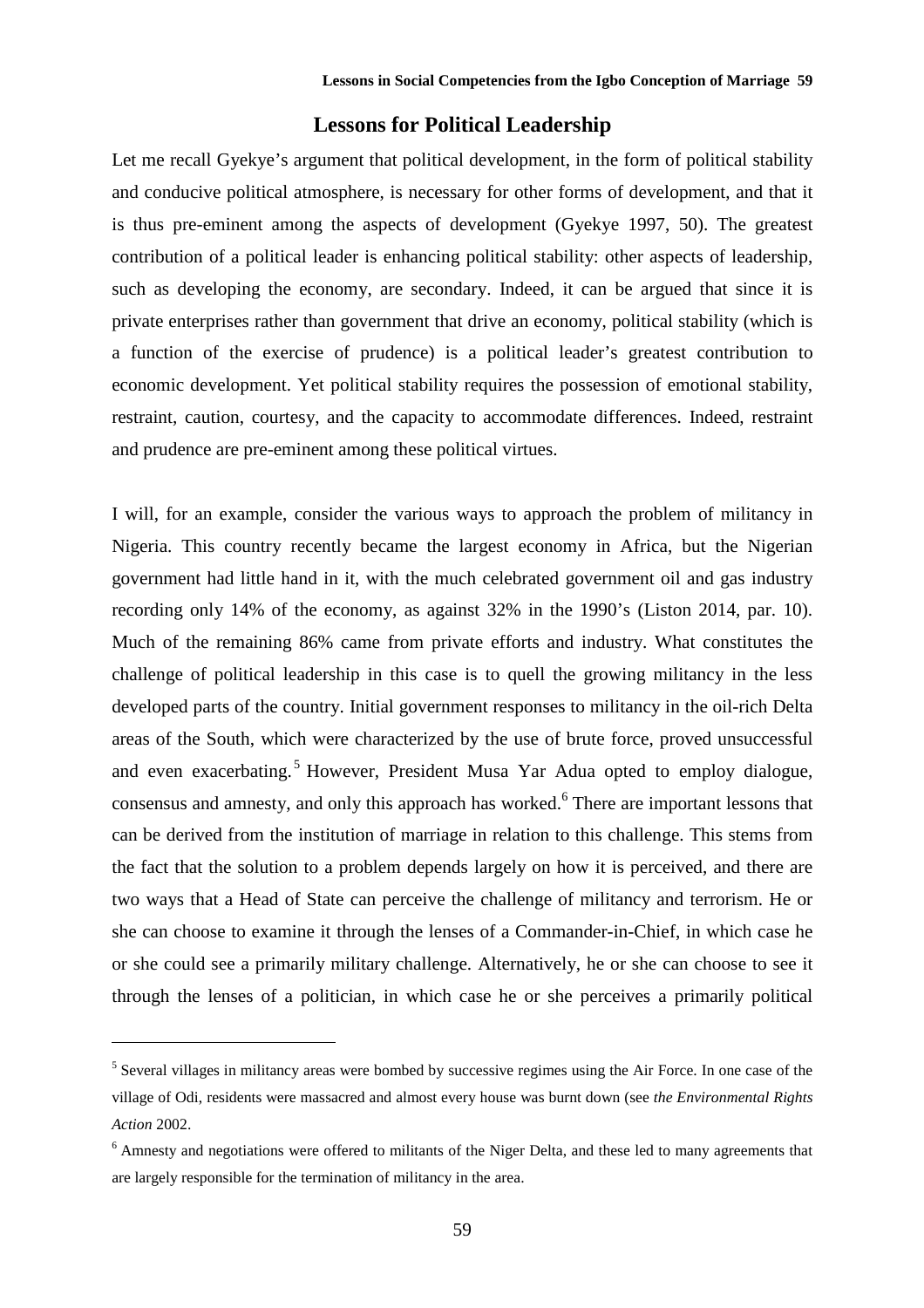challenge. Or again, he or she could choose to see these militants for the teenagers that they actually are: with the eyes of a father. If the last two perspectives are particularly the case, insights which will not occur to a Commander-in-Chief will emerge, insights that emerge from asking questions such as: what do these people want, what is their side of the story? This approach contains the potential for dialogue, compromise, consensus, amnesty, and other ingredients of building a stable political atmosphere. Yet this way of looking at political conflict can, among other things, be acquired from marital experiences. It is for reasons like these, quite apart from other reasons such as companionship and procreation, that the Igbo place great value on marriage.

## **Conclusion**

I have argued that society need not look to modern academic disciplines for character training especially with regard to political leadership, since such training is guaranteed by the African conception of marriage. In contrast to Western-inspired modern marriages which record abysmal levels of success, many traditional African approaches to marriage, such as the Igbo moral support of the extended family, contribute to the dignity and stability of marriage. The mechanisms of this process involve learning and practicing many virtues of inter-personal and social competence. The Western approach to marriage sees the union as strictly a business of the husband and wife, and hence they are left almost entirely to their moral devices. I disagree with the Kant-inspired Western absolutist conception of individual moral autonomy, since moral autonomy is made imperfect by lack of experience, error, environmental challenges, emotions, sensations, desires, and, most significantly, tendencies to ill will. Many African societies see marriage as a union between societies, communities or families rather than simply that between individuals, and the broader support that this outlook entails offers, in my view, a conception of moral autonomy that is superior to the Kantinspired Western conception. This kind of broad-based community moral support is ultimately geared to inculcate in the spouses good character, comprising capacities for restraint, prudence, tolerance, constructive criticism and other virtues desperately needed by political leaders.